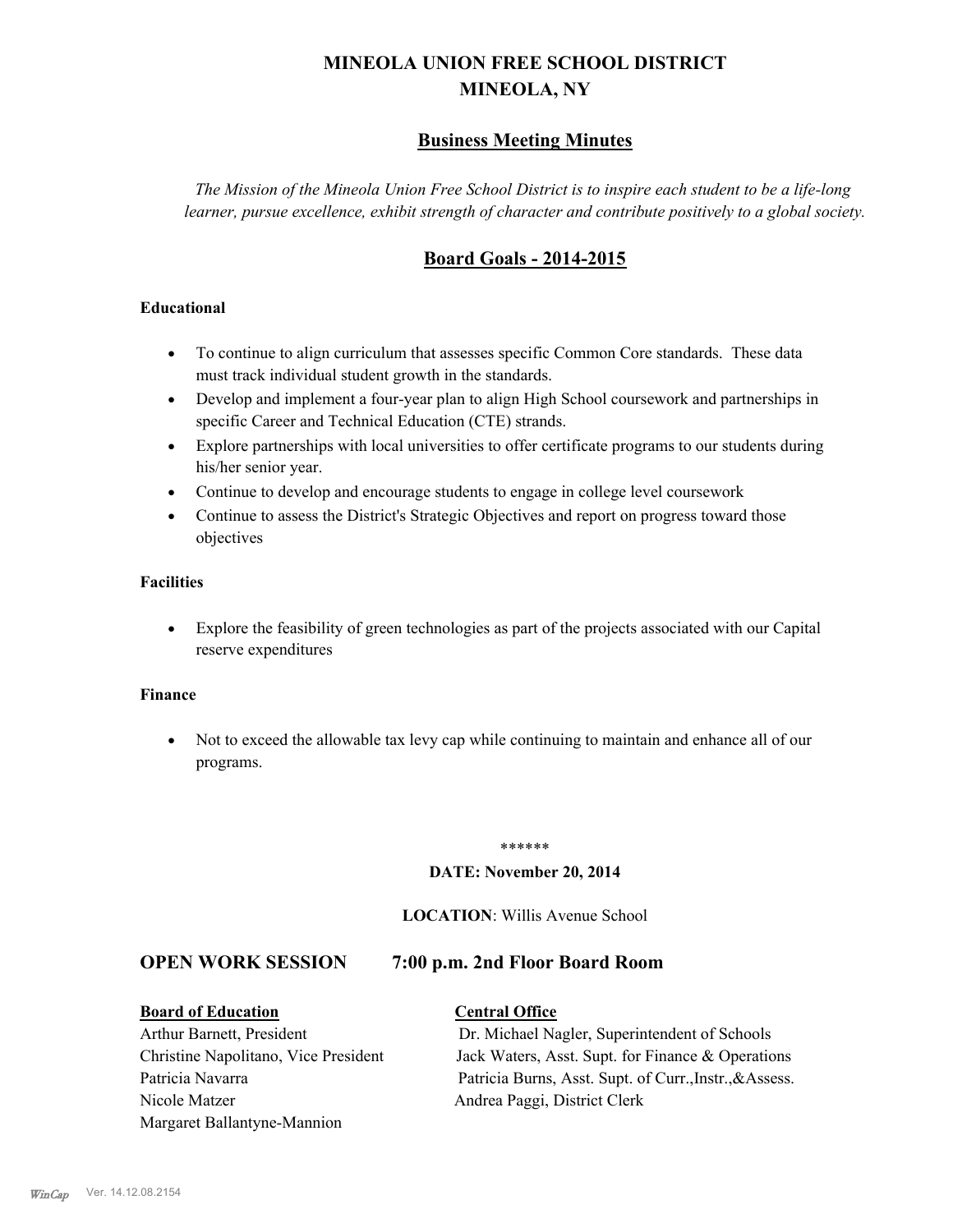**A. Call to Order - 7:05pm B. Pledge of Allegiance C. Reading of Mission-** Christine Napolitano **D. Moment of Silent Meditation**

### **E. Dais & Visitor Introductions**

Absent- Patricia Burns

### **F. High School Student Organization Report**

Tonight's SO report was by Craig VandeStouwe. It was reported that it has been a busy time at the High School. The Varsity Football team is playing in the finals on Saturday, 4:00pm at Hofstra. The fall production of "Fools" will be Friday, 11/21 at 7:30pm and Saturday, 11/22 at 2:00pm and 7:30pm. The Marching Band took second place in Syracuse and the senior members are very proud of the year that they have had. Report cards for the first semester came out last Friday. Craig reported that in the Research program, four students including him, applied for the Intel competition. Craig stated that the application process is a very lengthy and involved process, which happened to coincide with the college application process. This week, there were On the Spot interviews for seniors with St. John's and Hofstra. Many students were accepted and also were awarded money. The Girls Varsity Volleyball team had a good season and made it to the first round of playoffs. The winter sports season has just begun. Craig reported that the SO raised \$3800 in their Thanksgiving fundraiser for local needy families and there will be a collection next week of non-perishable food. Upcoming SO sponsored events include a Christmas Sale for families and the Mustang Olympics. Finally, Craig stated that the Student Organization wanted to commend the Board for all of the awards the District has received for technology. He added that SO would like them to insure that the older students also receive increased technology.

### **G. BOE Reports**

### **a. Comments from Board Trustees**

Christine Napolitano stated that she is looking forward to attending the football game at Hofstra on Saturday and was thankful that she had been able to watch last Saturday's game on MSG Varsity. Ms. Napolitano reported that Dr. Nagler was in Washington DC this week meeting with the President. She thanked Dr. Nagler for all that he does to showcase the District. He was 1 of 100 Superintendents that was invited to attend the event.

Patricia Navarra stated that she was looking forward to attending "Fools" at the High School. She is happy to hear about the On the Spot interviews and congratulated all of the seniors who were accepted. Ms. Navarra will be attending the dinner with the Portuguese Cultural society. She wished everyone a Happy Thanksgiving and is grateful to be part of this District and the Board.

Nicole Matzer also wished everyone a Happy Thanksgiving.

Margaret Ballantyne stated that she feels like the luckiest Board member, being the newest member, with all that is going on right now. She congratulated all of the students who were accepted to the colleges at the On the Spot interviews. Dr. Ballantyne wished everyone a Happy Thanksgiving.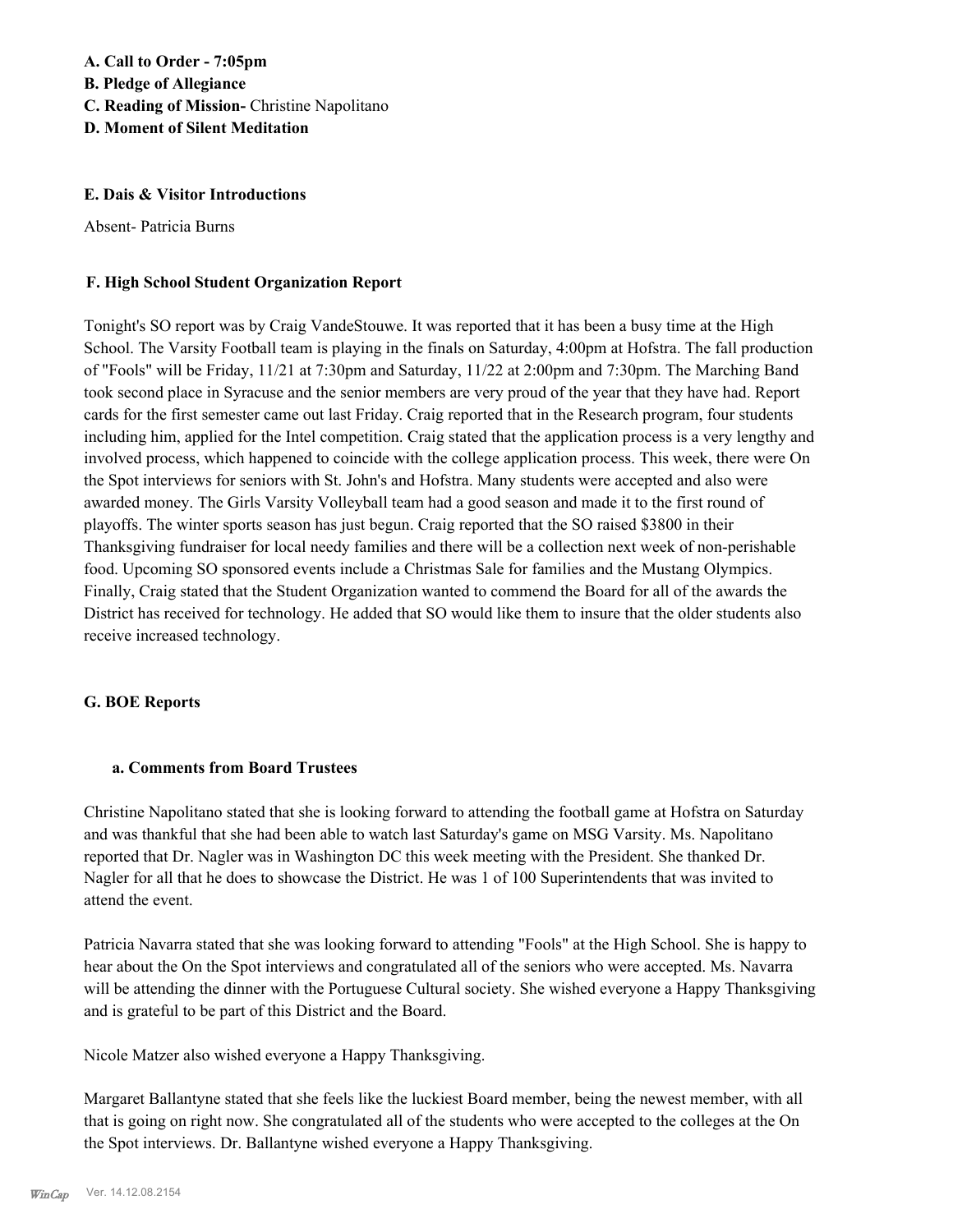### **b. Comments from Board President**

Artie Barnett wished everyone a Happy Thanksgiving. He said that this is like Homecoming because all of the kids will be home from college and all get together. Mr. Barnett is looking forward to the football game on Saturday and added that "Fools" should be great. Mr. Barnett stated that at the last meeting, the Board passed the Veteran's exemption and the day after it passed, the Governor changed the law to address the problem issues.

### **c. Comments from Superintendent**

The Superintendent reported that at the Middle School the chairs in the auditorium are gone. The whole space is being refurbished and they are on a good pace to have everything ready for the spring show. The Green House project is also underway and is being delivered tomorrow. Dr. Nagler stated that he froze last Saturday night at the Varsity Football game, which was played at Hofstra. He looks forward to the game this Saturday. Dr. Nagler added that this is the first time since 2002, that the boys have made it to the finals. He said that no matter the outcome this Saturday, the Football team has achieved above and beyond all expectations. The Superintendent stated that Newsday recently ran and article on College rates and he added that they used an imperfect method to track students that go away to college. The Clearing House numbers for Mineola were off by 4%. Last Friday night, Dr. Nagler was a Bingo caller at the Jackson Avenue Bingo Night. He is looking forward to attending the High School production of "Fools". He will be attending the Nassau Region PTA Presidents/Principals Dinner on Monday. He wished everyone a Happy Thanksgiving. Dr. Nagler reported that he was in Washington DC this week. He added that as someone with a degree in History, it was a very big deal for him to enter the White House and attend a press conference. Dr. Nagler stated that this whole experience was both professionally and personally satisfying. Dr. Nagler stated that he was asked the sign the "Future Ready Pledge". Superintendents were only invited to attend and sign, if their District is already doing this and they pledge to help other Districts. Dr. Nagler thanked the Board for allowing him to represent the District in Washington.

The Superintendent invited Jack Waters to give an update on the Refunding Serial bonds. Mr. Waters stated that he was happy to report that Moody gave the District a positive outlook and their AA3 rating. Mr. Waters reported that they got a good price on bonds in the Market yesterday and will save the district \$220,000 in interest over five years.

### **H. Old Business**

There was no old business this evening.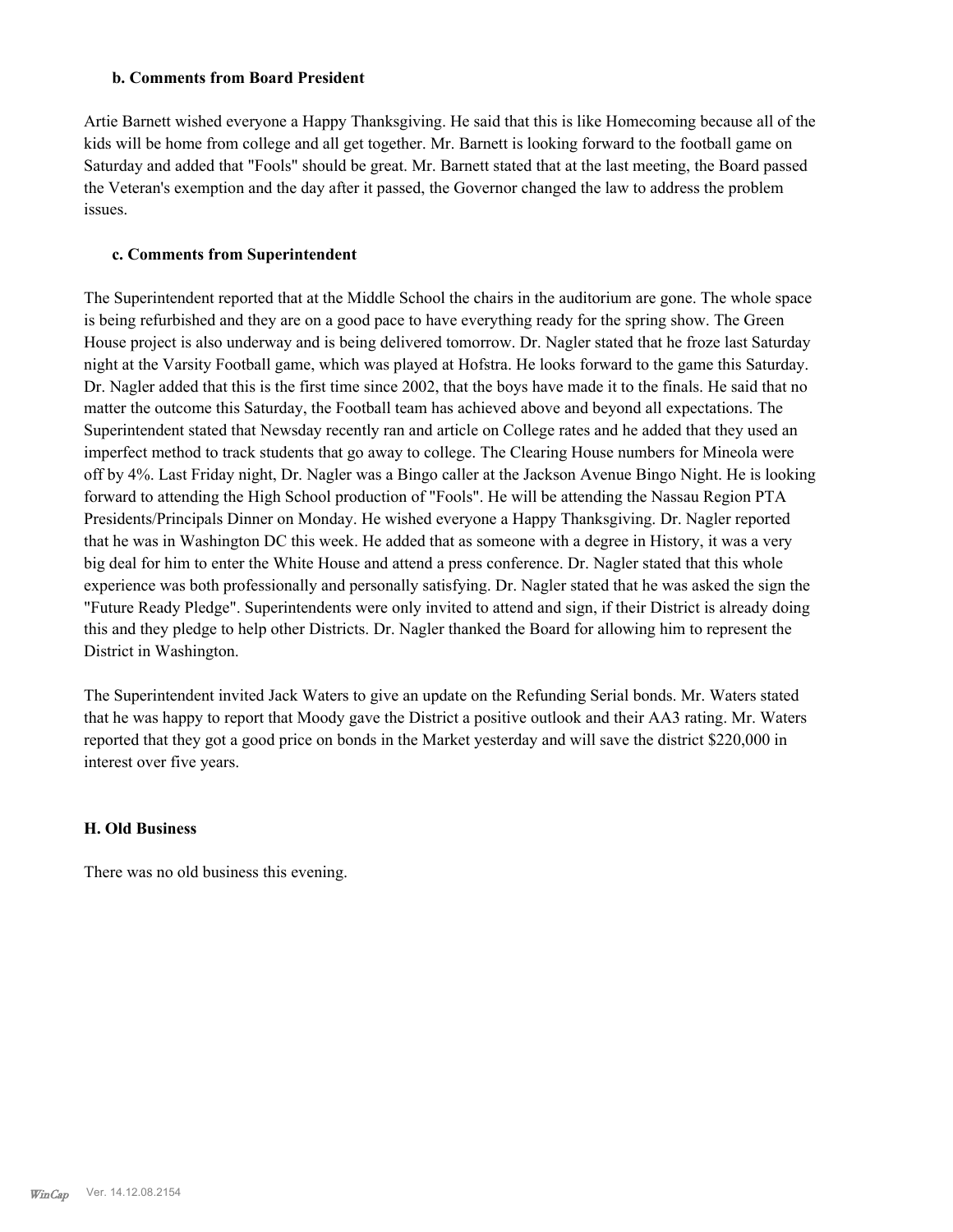### **I. New Business**

Mr. Barnett stated that he had some new business that he would like to discuss this evening. The Board recently attended the Village Meeting to express their concerns over the new PILOT building and the impact on the taxpayers. According to Mr. Barnett, it did not appear that these concerns were taken very seriously. While the Board does disagree at times, they are all in agreement that there will be adverse effects by introducing these PILOT buildings to the community. While at the meeting, a single community member spoke and based upon their assumptions, called into question the transparency, motive, planning and interest of the School Board. The Board felt that they must address these issues with facts. \*This presentation can be found on the District website, on the Board of Education page, under the heading- presentations. Mr. Barnett turned the presentation over to Ms. Matzer to address the issue of transparency and lack of television coverage.

Ms. Matzer provided some history behind the District's decision to start filming the meetings. The meeting videographers were compensated students until the end of the 2013-2014 school year. At that time, the student graduated from the High School. Ms. Matzer explained that at that time, the District was preparing to switch over to a fixed system and online stream over the summer. The rollout was delayed due to vendor and cost issues. These delays were unintentional. Ms. Matzer added that all of the meetings that have been held were open to the public and were covered by the press. The meeting minutes have been expedited. Due to continuing delays, student videographers were brought back beginning 11/6/14. Ms. Matzer provided details of the new system which is expected this month. The new system will stream live and past meetings will be archived. There will be internet access to past and present meetings. This new system will provide access to on-screen presentation and sound issues will be addressed. The meetings will also remain on the Government Access Channel.

Mr. Barnett next presented on the Tax Cap and PILOTs. He explained what the term PILOT stands for: payment in lieu of taxes. Mr. Barnett stated that the 2% Tax Cap is the allowable increase by law. The law allows levy growth for new construction and the formula for that is Levy x Growth x  $2\%$  = New Levy. PILOTs are not counted as growth. He explained that Growth is the physical quantity increase. Mr. Barnett displayed the following:

10 Buildings  $+ 1$  new building  $+ 11$  buildings but,

10 buildings + 1 PILOT building = **10** buildings.

Mr. Barnett stated that he would try to explain how this affects Mineola by providing an example. Mr. Barnett created a fictional example using "Smallville School District". He showed that with the PILOT, the District will lose money on the allowable levy this year and more in every year going forward. Therefore, over time the base levy doesn't increase with growth in the community. According to Mr. Barnett, **this was not the intention of the law.** At this time he displayed a graph to illustrate his example. Mr. Barnett next discussed the New Student Impact. Currently, there are approximately 2700 students in the District at the cost of \$25K per student. It is estimated that these new buildings will result in 52 new students; he asked what if the number is higher. These 52 students will result in new spending of \$1,300,000 and there will be \$0.00 in new revenue. A taxed project would have allowed for levy growth. Mr. Barnett stated that the District would have no protection if there are more new students than are projected.

Mr. Barnett next presented "20 years. A Tale of Two Cities" to illustrate how the School District and the Village of Mineola will each be affected by these PILOTS. The School PILOT revenue over 20 years is \$25,000,000 and the School tax would have been \$30,000,000 which results in a school tax loss over 20 years of \$5,000,000 (which is \$250,000 per year). While the Village of Mineola would have a 20 year tax loss of \$800,000 (\$40,000 per year), but the Village of Mineola would receive over 20 years incentive payments of \$16,900,000. This means that while the School tax average loss is equal to \$250,000 annually; the Village of Mineola average annual gain is \$800,000.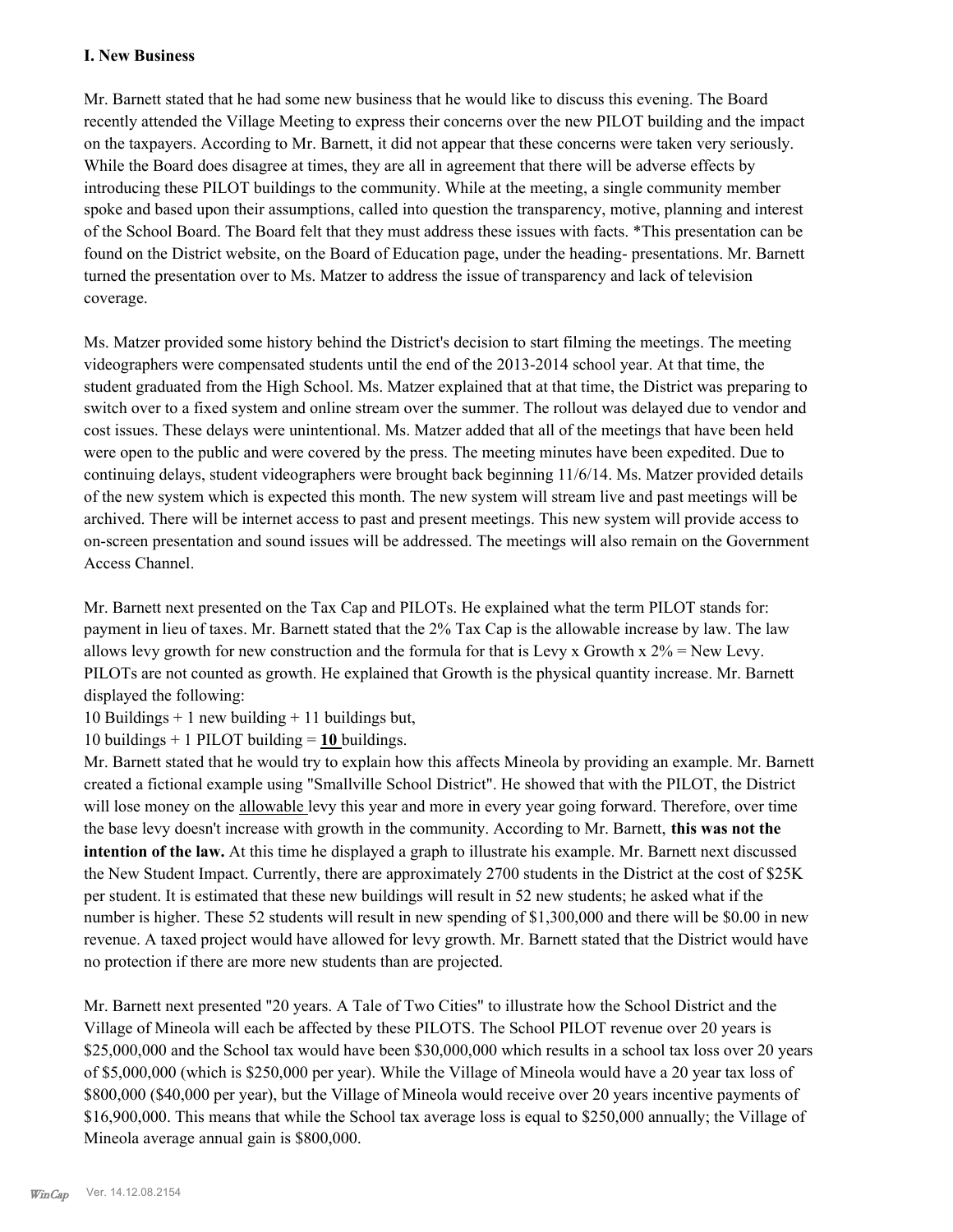Therefore to Re-Cap, Mr. Barnett stated that the problem is the PILOTS which do not allow levy growth, not the new buildings. There are 52 new students that are projected but there is no protection for the district if it is more. This results in \$1,300,000 in new spending cuts (Mr. Barnett stated that the 2014-15 Contigency Budget represented a \$1,100,000 cut in spending. The tax base loss from these PILOTS is permanent. Mr. Barnett stated that the law is flawed and therefore the School District is unprotected. The District needs the ability to grow with the community. Mr. Barnett stated that fixing the law, will fix the problem. He stated that until the law is fixed, he feels that the Board is obligated to oppose PILOTs.

Mr. Barnett stated that another issue that was raised by the community member at the Village Meeting was the planning done by the Board for the District. Ms. Navarra will be presenting a Time Line- How we got here. Ms. Navarra presented a time line of reconfiguration and the new apartments. In 2008, the New Winston Condos were proposed and Mayor Martins projects that this will result in \$3M in new tax revenue. In 2009, the District begins Reconfiguration talks and in March, 2010 the CCC is formed. On October 26, 2010, the community votes on the first reconfiguration option. Then, in December, 2010, the Winston condos are changed to rentals. May 17, 2011, the Reconfiguration plan is affirmed. Then the State introduces the new Tax Cap Law in January 2012. In August 2012, Winston and Churchill get PILOTs and in December 2012, the 250 OCR gets PILOTs. Ms. Navarra concluded with Apartments + PILOTs + Tax Cap = Adverse Impact. If they were not given PILOTs, the buildings would be on tax rolls. Then, the school buildings can expand to meet the new enrollment with the additional tax revenue. It was stated that in late 2012, the PILOT/CAP impact was being realized statewide. Ms. Navarra reported that the Camoin Associates study for NYS-EDC determined that "school districts are materially adversely affected". The damage was already done with PILOTs already approved and now all new PILOTs must be opposed.

Mr. Barnett introduced Dr. Ballantyne to address the relationship between the School Board and the Village Board. Dr. Ballantyne reminded everyone that ultimately this is all about the children; that is the most important thing to remember. Dr. Ballantyne talked about how we all enjoy legends and myths and when working with her students, she requires them to check the facts. She stated that she would like her piece this evening to be the Board's Chronicle of intentions. Dr. Ballantyne stated that there is a palpable chasm between the two Boards; but many community members do not understand the reasons behind it. The School Board has tried on several occasions to reach out on some cost saving issues but has been rejected. In November of 2012, the Village of Mineola was approached regarding sharing the cost/ use of a turf field and the Village declined. The Board of Education proposed a shared fuel depot and also purchasing new voting machines. None of these proposals were considered or accepted by The Village of Mineola. All of these proposals would have resulted in twice the savings for the Village of Mineola taxpayers. On May 7, 2014, Mr. Barnett contacted the Mayor's office and on May 12, 2014 the Mayor returns the call and states that a meeting date will be set. There has been no return call. The Board's attempts to engage the Village of Mineola have failed and the Board expresses their concern regarding the PILOTs via the media. Dr. Ballantyne stated that it is counterproductive for the two boards not to meet and the School Board would like to meet.

For the final piece of the Board's presentation Mr. Barnett has asked Ms. Napolitano, the longest serving Board member to say a few words. It was stated by Ms. Napolitano that this all brings her back to the beginning of planning for reconfiguration, which resulted in a great deal of anger and many rumors. The most important question at that time was why the District would do this, if they did not have some very real concerns. To the Village, she would also ask why the Board would go to such lengths to voice their concerns over the PILOTs unless they had very real concerns about the impact on the taxpayers. The PILOTs were granted after reconfiguration and the Board was not notified by the IDA as required by law. Again Ms. Napolitano emphasized that the PILOTs are the concern, not the buildings. The Village has never attempted to discuss these concerns with the school board. There has never been a single conversation between the two groups regarding the impact that these PILOTs will have on the community. The School Board was met with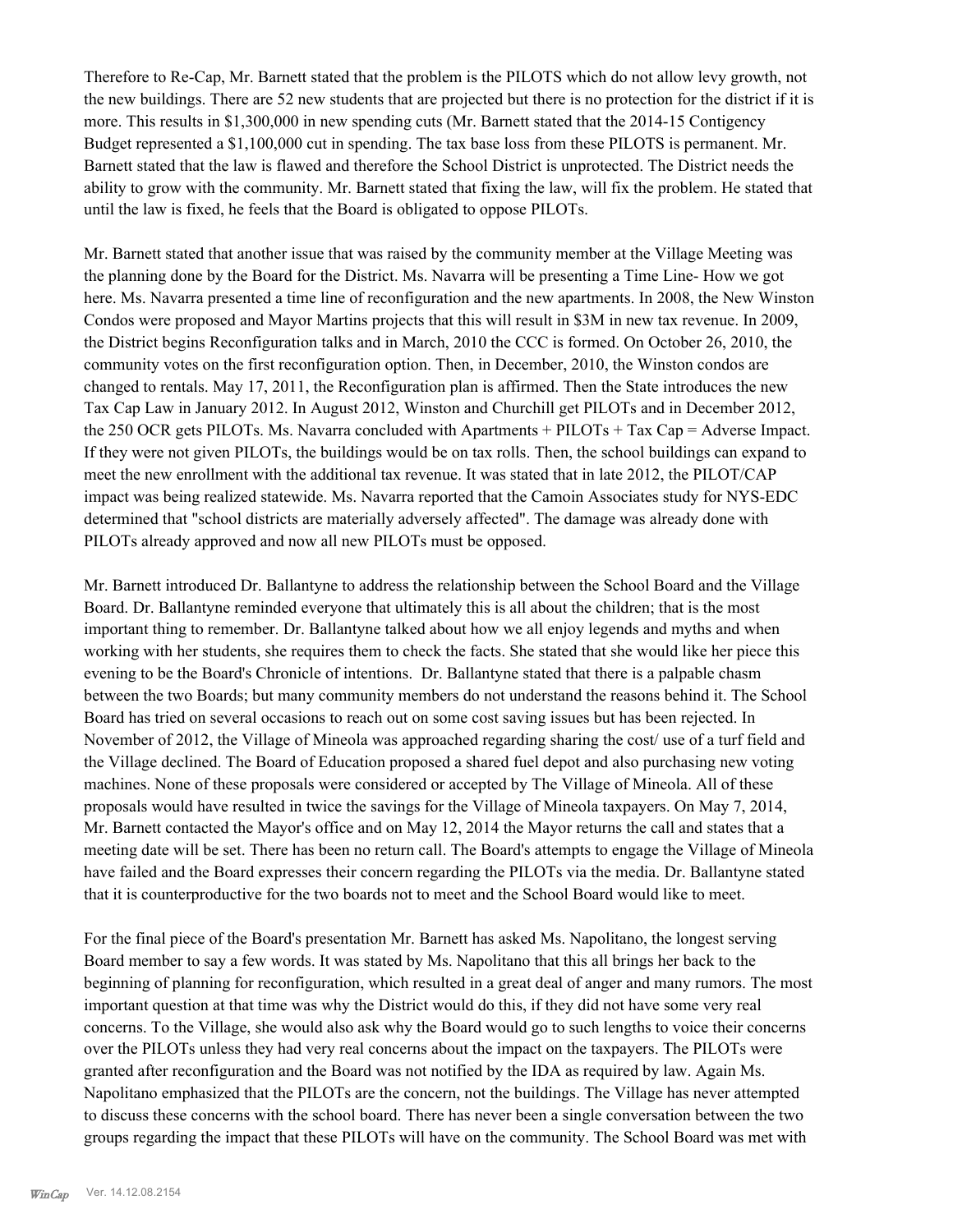mistrust at a recent Village Meeting. Ms. Napolitano stated that it is time to end this poor relationship and accepts the fact that the School Board has some responsibility for the state of the relationship. The two Boards need to work together and put aside their differences. They need to take into account how their decisions will affect the taxpayers. Ms. Napolitano asked the Board to reach out again to the village in order to work together and plan responsibly. She also asks that they ask legislators to address and amend the law. Mr. Barnett and the Board were in agreement that they are willing to reach out again to the Village.

Finally, Dr. Nagler made a statement in which he supported the Board which is made up of five elected volunteers; all of whom devote countless hours to the district. Dr. Nagler listed some of the many accomplishments of the District which includes increased programs for students and 7 capped budgets in a row. The Superintendent acknowledged the relentless research that Mr. Barnett does in order to insure the interests of the community are best served. Dr. Nagler stated that he does not believe that the Village would knowingly hurt the school district. He emphasized again that there is no objection to the new buildings or the number of new children. The issue is the PILOTs and the impact that they have on the School District. Dr. Nagler stated that it is his sixth year as Superintendent and he takes great pride in planning for the District. He is not opposed to PILOTs due to poor planning but because they do not allow for the tax base to grow. Dr. Nagler stated that the acrimony needs to end and the Boards need to work together for the community.

### **J. Consensus Agenda**

**RESOLUTION # 23- BE IT RESOLVED** that the Board of Education approves the consensus agenda items J.1.a. through J.5.b., as presented.

**Motion:** Margaret Ballantyne **Second:** Nicole Matzer

Discussion: Mr. Barnett stated that there were two walk-on items to be added to the consensus agenda: Items J.1.g.1 (Leave Replacement) and J.1.h.i**.** (Appointment of Coaches). Mr. Barnett asked the Board for a motion to add these two items to the consensus agenda. Christine Napolitano made the motion and it was second by Patricia Navarra. Mr. Barnett polled the Board and all were in favor of adding the items. The motion passed. Mr. Barnett asked the Board if there were any comments or discussions on the amended Resolution and there were none. Mr. Barnett polled the Board on amended Resolution # 23.

| Yes: | Margaret Ballantyne   | No: | None |
|------|-----------------------|-----|------|
|      | Nicole Matzer         |     |      |
|      | Patricia Navarra      |     |      |
|      | Christine Napolitano  |     |      |
|      | <b>Arthur Barnett</b> |     |      |

**Passed:** Yes

### 1. **Instruction**

- a. Resignation(s)
- That the Board of Education accepts the resignation of Nicholas R. DiBenedetto, Permanent Sub at Mineola High School, effective November 5, 2014. 1.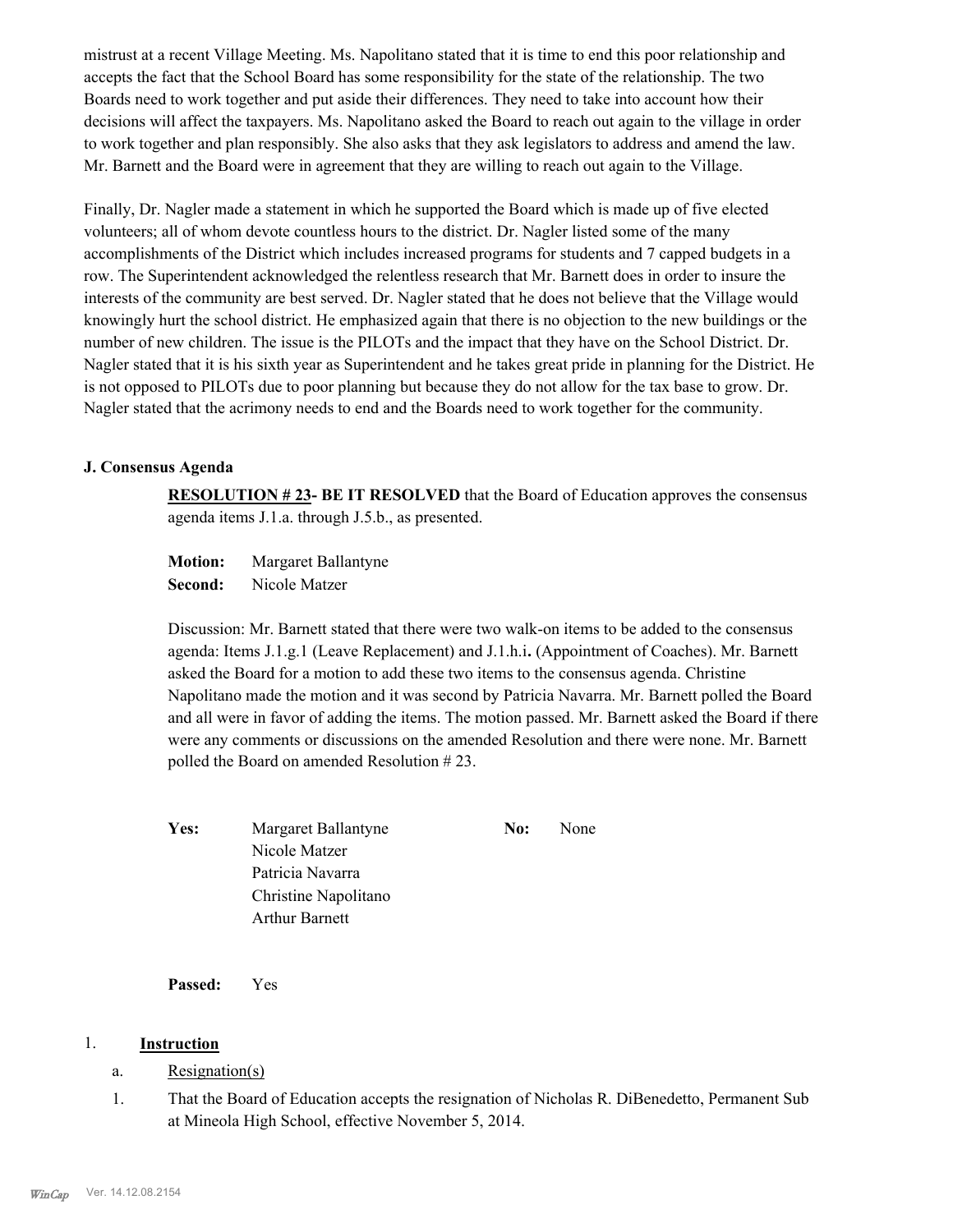- That the Board of Education accepts the resignation of Stefanie Cristina, Permanent Sub at Jackson Avenue, effective November 19, 2014. 2.
- b. Leave(s) of Absence/Child Rearing
- That the Board of Education grants a request to Meghan Grieco, for a Leave of Absence, for childrearing purposes, using accumulated sick days, starting approximately March 15, 2015. 1.
- c. Appointments Instruction
- That the Board of Education approves the appointment of Dana McDonough, to the position of Leave Replacement Teacher for Jessica Hirsh, effective November 17, 2014 to on or before June 30, 2015. Salary: MA, Step 1, \$68,282. 1.
- Appointment(S) Sub Teacher per diem The Board of Education accepts the following individual(s) as Per Diem Substitute Teacher(s) for the current school year, at a daily rate of \$100.00 per day; and retirees at a daily rate of \$125.00 per day.: d.

EMPLOYEE NAME EMPLOYEE CERTIFICATION 1. Anne Mattia Childhood Ed (Grades 1-6)

- e. Appointments 45 Day Subs
- That the Board of Education approves the appointment of Robert Mendes, to the position of 45 Day Substitute Teacher for Lucy Long, effective November 17, 2014 to on or before June 30, 2015. Salary: Days 1-20, \$100.00, Days 21-39 \$110.00, Days 40-45 \$120, Day 46 MA, Step 1, \$68,282 pro-rated. 1.
- f. Appointment(S) Perm Sub
- That the Board of Education approves the appointment of Anne Mattia, to the position of Permanent Substitute Teacher at Mineola Middle School, effective November 10, 2014 to May 31, 2015. Salary: \$100 per day. 1.

### Appointment(s) Coaches g.

That the Board of Education approves the appointment of the following coaches for the current school year:

| <b>POSITION</b>        | <b>EMPLOYEE NAME</b> | <b>STEP</b> | <b>STIPEND</b> |
|------------------------|----------------------|-------------|----------------|
| Basketball- Jr Varsity | Nikko D. Callender   |             | \$4,941.00     |

#### Appointment(s) Club/Stipends h.

That the Board of Education approves the following Club/stipend recommendations for the current school year:

| <b>POSITION</b> | <b>EMPLOYEE NAME</b>     | <b>STIPEND</b>   |
|-----------------|--------------------------|------------------|
| Japanese Animee | Stacey Biondi - Nov-June | .8 of \$1,785.00 |

### 2. **Instruction: Committee on Special Education**

a. That the Board of Education approves the CSE/CPSE/SCSE recommendations for programs and services for students with IEPs for the time period from 9/1/14- 10/31/14. Please be advised that all of the parents have received the student's IEP and a copy of their DUE process rights.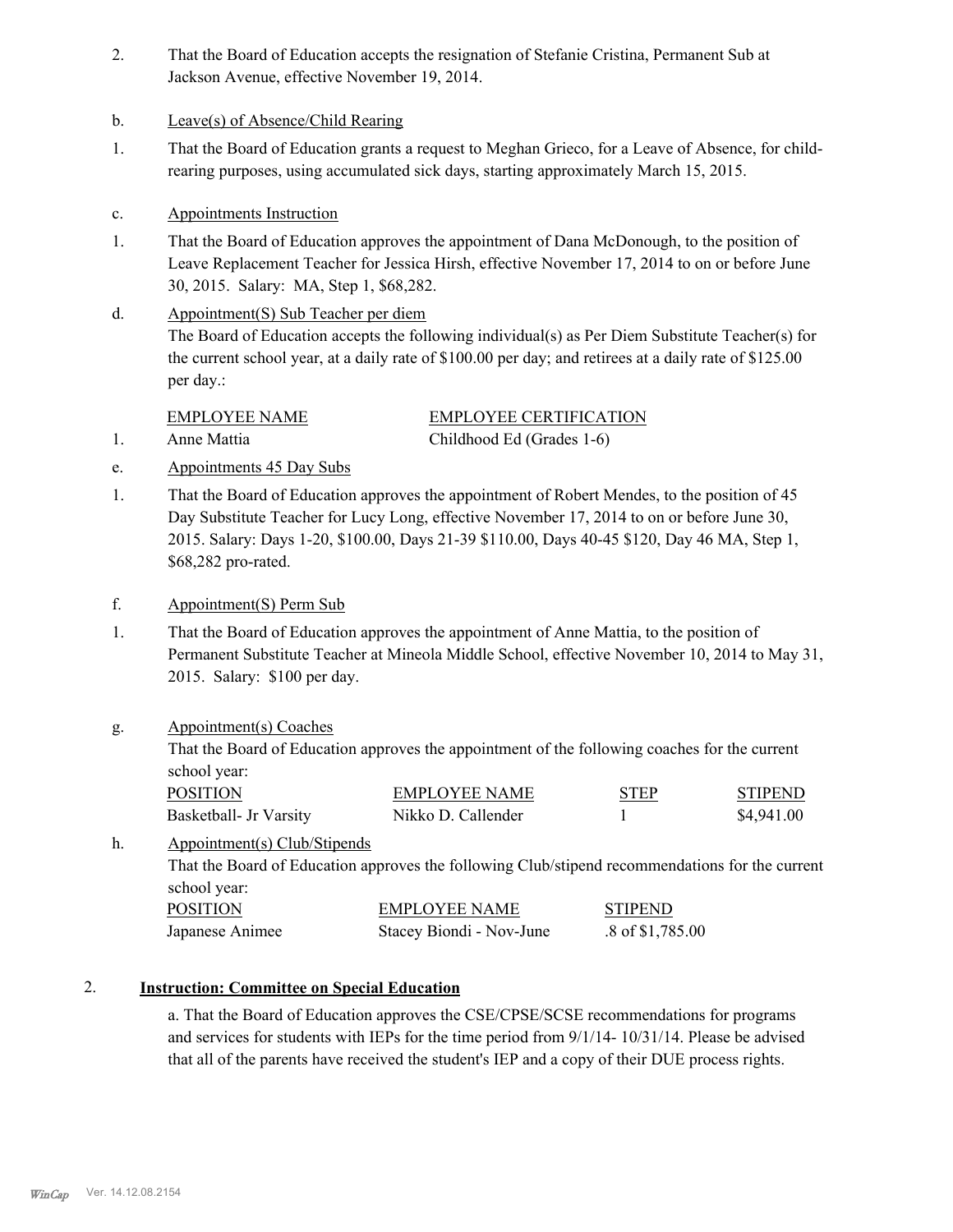### 3. **Instruction: Contracted**

a. That the Board of Education approves the Nursing Services Agreement between US Medical Staffing, LLC and the Mineola UFSD for the 2014- 2015 school year.

b. That the Board of Education approves the Residential School Instructional Agreement between SCO Family of Services/ Madonna Heights and the Mineola UFSD for the 2014- 2015 school year.

### 4. **Civil Service**

### a. Resignation(s)

- That the Board of Education accept the resignation of Linda S. Lananna, part time Teacher Aide, at the Jackson Avenue School, effective November 3, 2014. 1.
- b. Appointments
- That the Board of Education approve the appointment of Donna Renda, to the position of part time Teacher Aide in the Jackson Avenue cafeteria, effective November 10, 2014. Salary is \$13.74 per hour on Step 1. 1.
- That the Board of Education approve the appointment of Maryellen Vescovi, to the position of part time Teacher Aide at the Hampton Street cafeteria, effective November 17, 2014. Salary is \$13.74 on Step 1. 2.
- That the Board of Education approve the appointment of Amanda Brady, to the position of Nurse Substitute, effective November 21, 2014. Salary is \$125 per day. 3.
- That the Board of Education approve the appointment of Jeanette Landivar, to the position of Teacher Aid Substitute, effective November 17, 2014. Salary is \$13.74 per hour. 4.
- That the Board of Education approves the appointment of William Carr to the position of part time Videographer, effective November 6, 2014. The salary is \$8.00 per hour. 5.
- That the Board of Education approves the appointment of Allison Yarri to the position of part time Videographer, effective November 6, 2014. Salary is \$8.00 per hour. 6.
- c. Leave(s) of Absence
- That the Board of Education grant a request to Joseph Filomena, Maintainer for Building  $\&$ Grounds, for a paid Medical Leave of Absence, due to surgery, effective November 8, 2014 through December 2, 2014, at which time a follow-up visit is scheduled. 1.
- That the Board of Education approve a paid Medical Leave of Absence, due to surgery, to Eileen Turano, Teacher Aide at the High School, effective October 16, 2014 through January 5, 2015, at which time a follow-up visit is scheduled. 2.
- That the Board of Education approve a paid Medical Leave of Absence to Lynn Clifford, part time Teacher Aide at Meadow Drive School, effective November 18, 2014. Leave will be approximately 6 to 8 weeks. 3.
- d. Leave(s) of Absence
- That the Board of Education grant a request to Kenneth Williams, Custodian at Meadow Drive School, for an Unpaid Medical Leave of Absence, due to surgery, effective November 6, 2014 through December 18, 2014, at which time a follow-up visit is scheduled. 1.
- e. Civil Service: Other
- That the Board of Education approve a part time 3.5 hour night Cleaner position for the Willis Avenue School, effective November 24, 2014. Salary would be \$12.25 per hour. 1.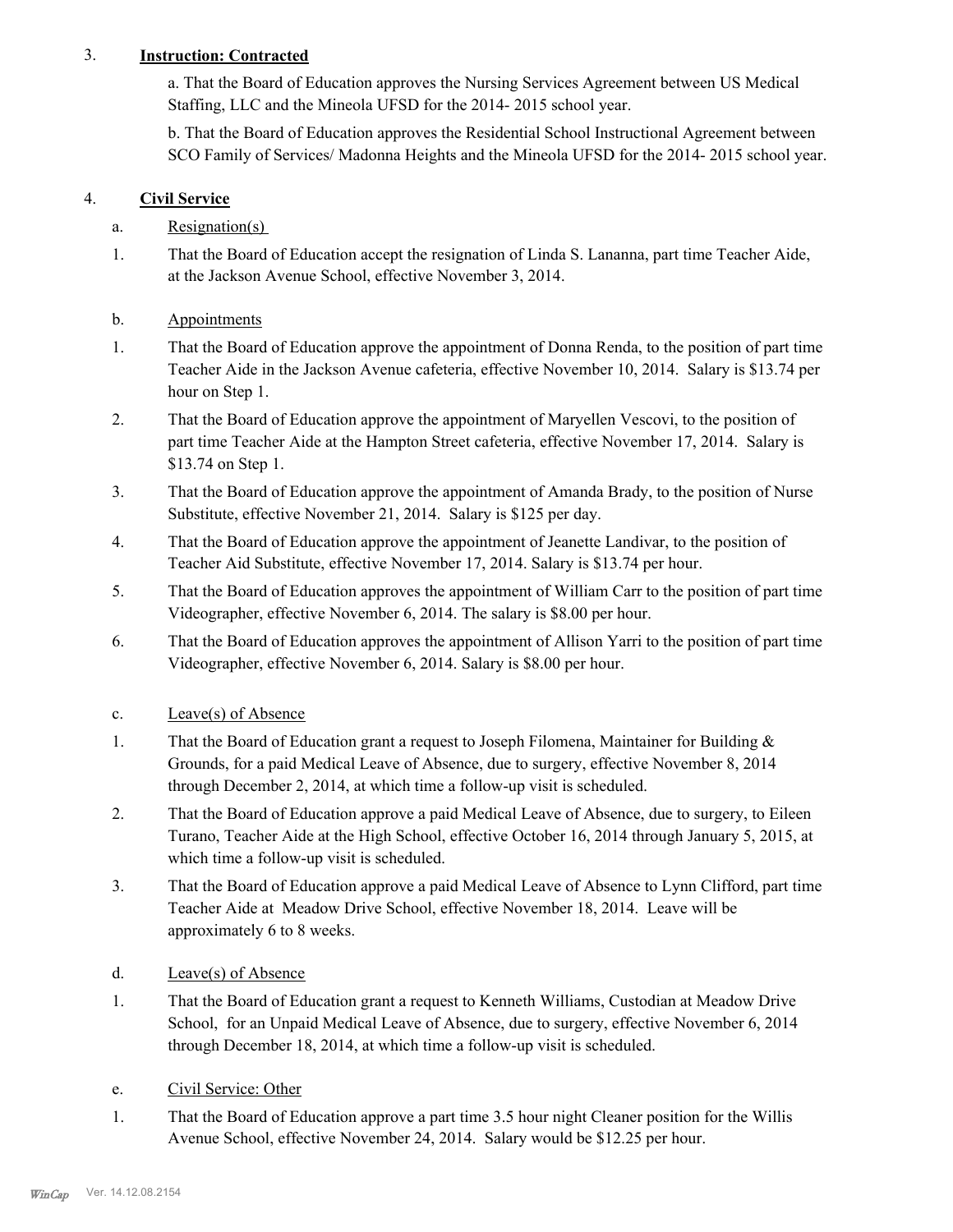### 5. **Business /Finance**

### a. **Treasurer's Report**

1. That the Board of Education accepts the Treasurer's report for the period ending September 30, 2014 and directs that it be placed on file.

### b. **Approval of Invoices and Payroll**

That the Board of Education accepts the Invoices and Payroll for the period ending October 31, 2014

| $A/P$ Warrant # 7 | October 8, 2014  | \$407,783.38   |
|-------------------|------------------|----------------|
| $A/P$ Warrant # 8 | October 22, 2014 | \$1,227,684.84 |

### **TOTAL EXPENSES \$ 1,635,468.22**

PAYROLL # 7 & # 8

| General | \$4,103,730.24 |
|---------|----------------|
| F Fund  | \$47,208.78    |

### **TOTAL PAYROLL \$4,150,939.02**

### **Walk-On Agenda Items**

**Consensus Agenda**

### **1. Instruction**

### g. Leave Replacement

1. That the Board of Education approves the appointment of Dana McDonough to the position of leave replacement for Jessica Hirsh, effective November 17, 2014 to on or before June 30, 2014. Salary: MA Step 1, \$68,282.

### h. Appointment(s) Coaches

1. That the Board of Education approves the appointment of the following coach for the current school year to replace Philip Testa, appointed 11/6/14 but resigned prior to starting:

| Position      | <b>Employee Name</b> | <b>Step</b> | Salary  |
|---------------|----------------------|-------------|---------|
| JV Basketball | Nikko Callender      |             | \$4.941 |
| (Boys)        |                      |             |         |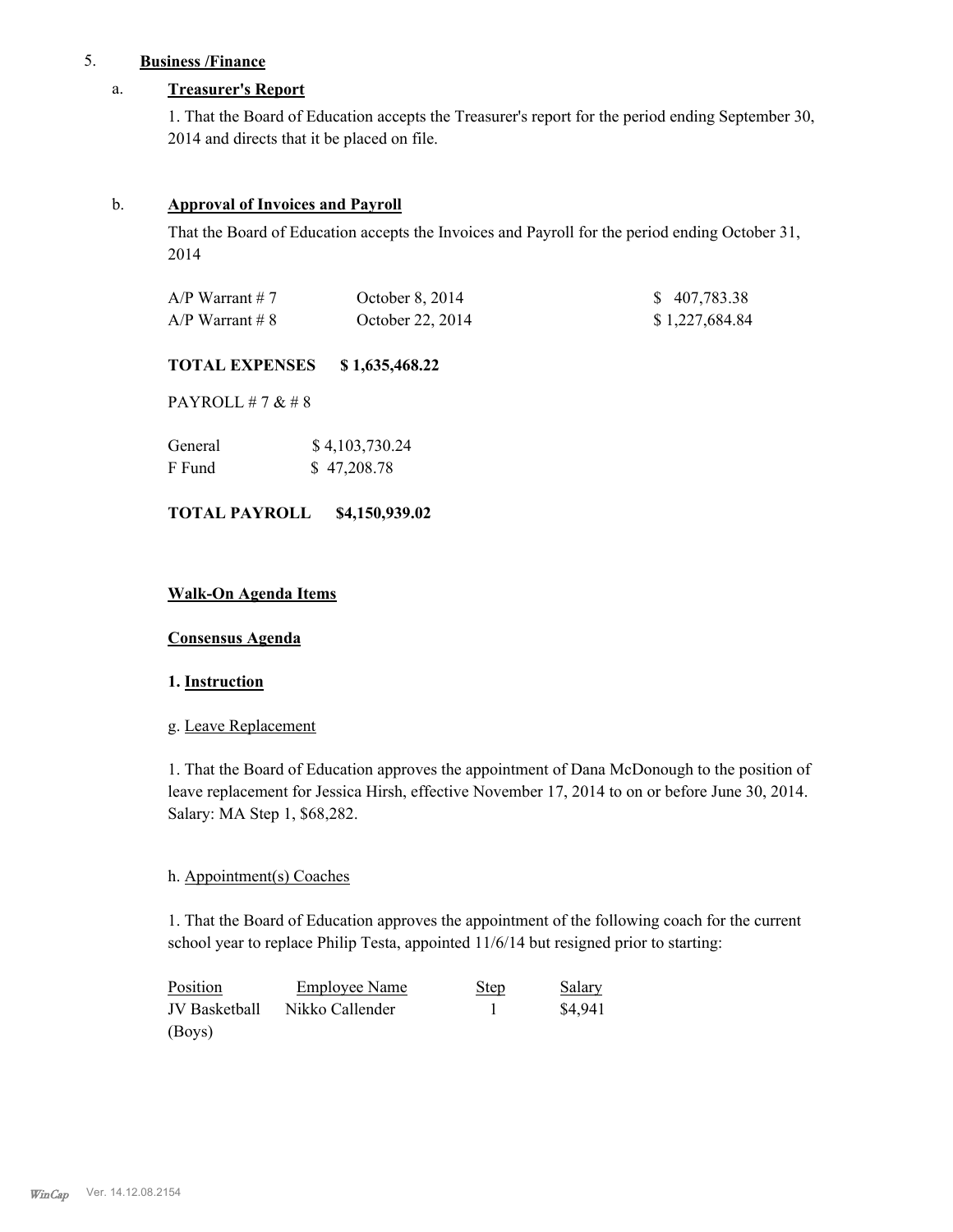### **K. Superintendent's Report**

### Superintendent of Schools' Reports for 11/20/14 Presentations:

### 1. Focus on Technology at the High School

The Superintendent stated that tonight's first presentation is the Annual Report by Dave Tellier, External auditor, Nawrocki Smith, LLP. Mr. Tellier stated that he will be giving a brief statement regarding the overall audit. He thanked the Board and stated that they had conducted the general audit as well as the extraclassroom activity fund audit. Mr. Tellier stated that the auditors are here throughout the year, start up in January, back in May and June and the majority of their work takes place during the summer. He added that during that time, they meet with many staff members and everyone is cooperative and very giving of their time. He thanked everyone for their cooperation. Mr. Tellier reported that there are four opinions in the audit and all were clean, with no material weaknesses. The District has a very sound position and a well manicured budget. The District is fiscally sound. Mr. Tellier stated that there are no current year findings or recommendations. He is very happy with the Business Office and their practices. The Board expressed their happiness with Mr. Tellier's presentation and the current state of the District. The Superintendent asked Mr. Tellier the same question that he asks every year, "are we in good shape?"; Mr. Tellier responded yes and the District is getting stronger each year.

Dr. Nagler stated that the second presentation is "Technology in the High School". He explained that instructional technology is not about a device; it's about the hard work and creativity of teachers. It is an easier task to explore the use of technology in the younger grades; it is much more challenging at the high school level. All of the Instructional Leaders are involved in the process now. The Superintendent introduced Ed Escobar and Dr. Whittney Smith to continue tonight's presentation. Ed Escobar, principal, stated that Dr. Nagler and the Board have a vision for the High School which started when the eighth grade moved to the high school. According to Mr. Escobar, the introduction of I pads in the 8th grade last year was rocky. He feels that this year, they have turned the corner. Ed reported that it is interesting to see the 8th grade students using the I pads in their math classes. He turned the presentation over to Whittney Smith. It was reported by Dr. Smith that he truly enjoys the use of technology in instruction. This presentation can be found on the District website, on the Board of Education page, under presentations. He displayed the 4 C's of Education: Communication, Creativity, Collaboration and Critical thinking. The most difficult one of these is Collaboration. There are very few APPs available that allow students to work on the same item at the same time. There are two pieces to using Technology instruction- transformation and enhancement. Transformation is two part: Redefinition- technology allows for the creation of new tasks which were previously inconceivable and Modification- technology allows for significant task redesign. Enhancement is also two parts: Augmentation- technology acts as a direct tool substitute with functional improvements; Substitution-Technology acts as a direct tool substitute with no functional change.

Whittney Smith discussed the APPs used at the High School. Edmodo is a free App. Snapshot trailblazer allows teachers to evaluate students formatively on Common Core Standards. Teachers are given a report of results and assignments are given. This has been field tested with teachers; it is not perfect but it gives teachers the ability to group students. It was reported that this is a good step towards standard based tracking. Adobe voice is another free APP and it is the best App for world languages. Dr. Smith stated that it is like photo story, text can be added and they can speak to it. This APP is simple to use and he has received great feedback on it. The students can research, pick groups and collaborate on projects. E backpack is our solution for workflow. Teachers have the ability to correct and mark up a students work and send it back to them. E backpack is used to get out information to students. Wikispaces is a free website for teachers and is currently being used by Earth Science teachers. It is open to students and is used collaboratively by teachers. Socrative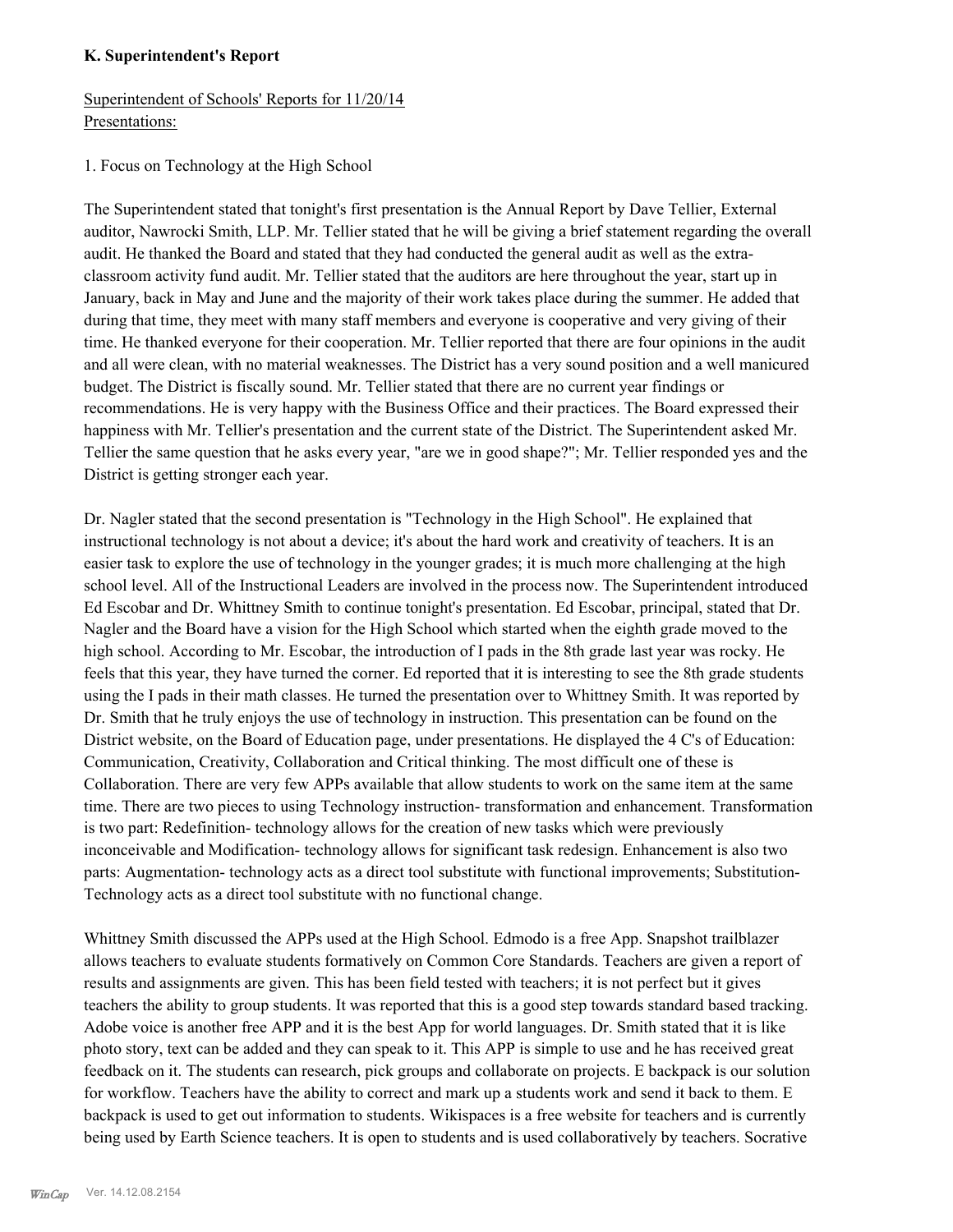allows teachers to ask students a question and the students respond. The teacher will receive a spreadsheet which can be used and shared. It has a function that allows teachers to remove the student's name. Google forms is used by the Guidance Department. I tunes U is another free APP. Teachers can publish a course. There are three courses that are up and running as a resource for extra help. The courses include Living Environment, Geometry, and Algebra. There are additional courses being created that can incorporate web links and create video. Book Creator is an APP that allows students and teachers to create books. The students are creating study guides. This is a big shift for students and parents. Show Me/ doceri can be used to explain things. Doceri was introduced this summer for Math teachers. Dr. Smith stated that graphing is very difficult on the I pad.

Dr. Smith stated that one of the next steps in technology is that they have ordered 8 fitbits to be used with my fitness pal. Ms. Perinchief will be piloting this with her 8th grade Health class. There is support and on-going professional development for staff. There is a lot of sharing of ideas and discussions on how to improve. The Superintendent asked Dr. Smith if the High School wants to move away from using the I pad. Dr. Smith responded no, shifting to another device at this point would change everything that has been done. He feels that right now the High School is in a good place. There are certain things that are difficult to manipulate, but the kids are finding solutions. Ms. Napolitano asked how they find Apps. Dr. Smith stated that one way APPs are shared is by pushing out a list to teachers. Students and teachers also help with pushing out APP and suggesting additional ones that they have found and think are useful. Ms. Matzer asked about Book Creator. Dr. Smith explained that they can create a book to tell a story and can add pictures and write text. However, it is not collaborative, which would be ideal. Ms. Navarra loves Book Creator and stated that it speaks to being college ready. It is amazing. Dr. Ballantyne feels that it is a true gift to be able to create a study manual. All 8th and 9th graders are using the APPs. Ms. Matzer stated that from personal experience, she has seen growth and progress. Dr. Nagler stated that he is very pleased with the progress so far and is looking forward to expanding to the upper grades. Mr. Escobar stated that this is a process and it continues to grow. Ipads will be used in ELL, Life skills, Music as well as general Education. Dr. Nagler stated that there will be future presentations on this topic. Mr. Barnett stated that he appreciates all of the work taking place at the high school. Mr. Escobar acknowledged Dr. Nagler for representing the District at the White House. He wished everyone a Happy Thanksgiving.

### Superintendent Comments

The Superintendent had no additional comments at this time.

### **L. Public Comments**

Mr. Barnett opened the floor to public comment, but there were none this evening. the Superintendent stated that he was in need of an executive session this evening.